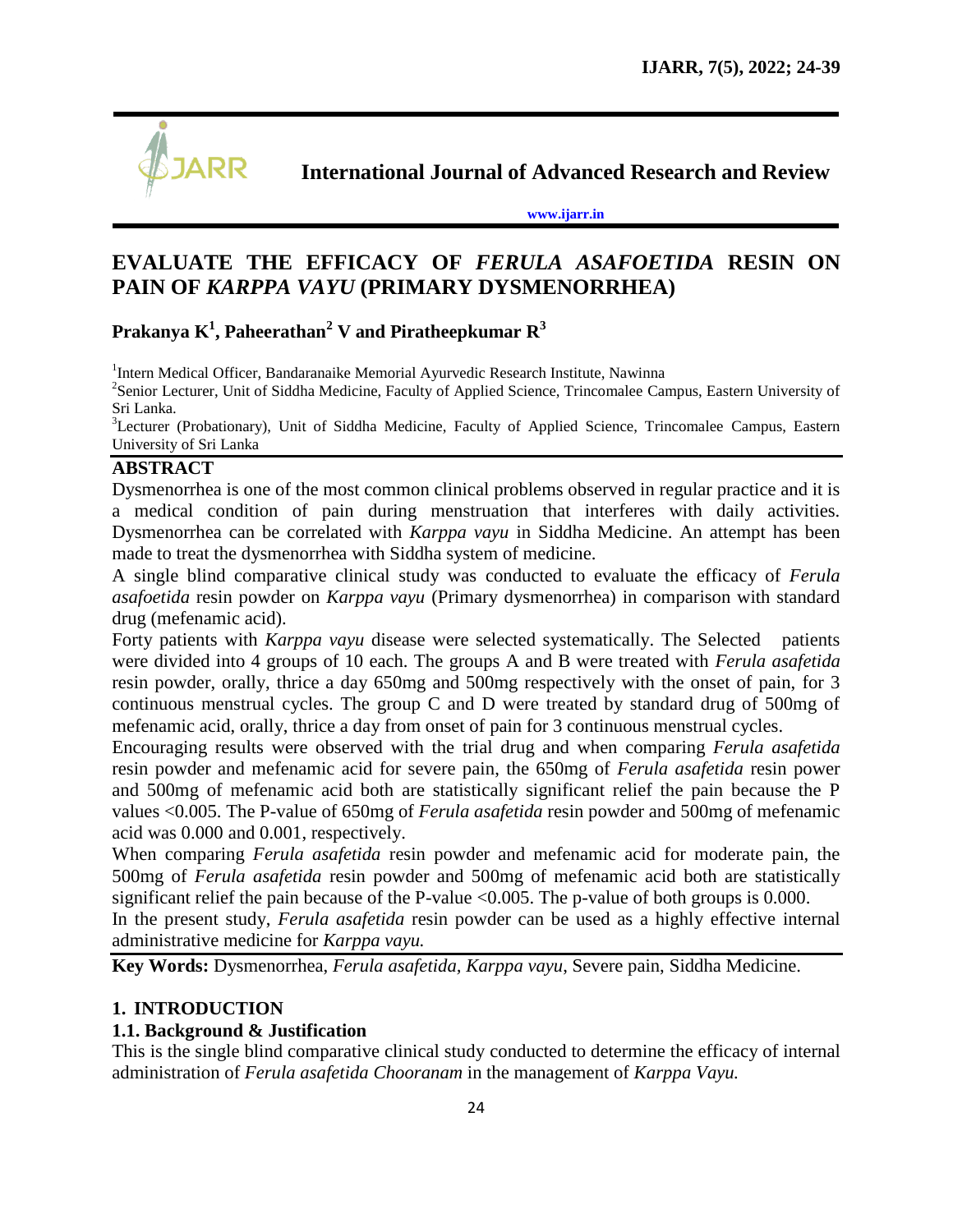Sri Lanka has an eminent wealth of therapeutic agents for various ailments and disease in our indigenous system of medicine. Numerous sorts of disease have been treated with herbal medicine throughout the history of mankind. Major formulation is used in Siddha systems are based on herbs. The medicinal herbs are used as decoctions, infusion, powders, and tinctures (1). The therapeutic value of medicinal plants depends upon the presence of one or more constituents possessing certain pharmacological and physiological activity (2). Siddha system of Medicine is one of the most primitive medical systems and also oldest medical systems of India existed from early times. The system has flourished well in India for many centuries. Although this system has declined in later years, in the wake of changing mode of life and modern medicine, it continues to sustain its influence on the masses because of its incomparable intrinsic merits. Siddha Medicine can combat all types of diseases, especially the chronic diseases, which baffles and eludes even the modern sophisticated medicine (3)

*Karppa Vayu* is the term which is being used for the condition where women may suffer with pain during menstruation that is mentioned in literature of Siddha Medicine. Symptoms and sign of *Karppa vayu* can be correlated with the symptoms and sign of Dysmenorrhea in Modern Medicine (4).

Dysmenorrhea is of two types out of which primary dysmenorrhea is characterized by cramps or spasmodic pain in supra pubic pain that begins somewhere between several hours before and a few hours after the onset of the menstrual bleeding. Symptoms peak with maximum blood flow and usually last less than one day, but the pain may persist up to 2 to 3 days. The pain is characteristically colicky and located in midline of the lower abdomen but may also be described as dull and may extend to lower quadrants, the lumber area, and the thigh (5).

The Ferula genus from the Umbelliferae family has been found to be rich sources of bioactive natural products. The oleo-gum-resin of *Ferulaassa-foetida* L. (asafetida) extracted from the incisions on the stem and roots of this plant are considered as an important substance of pharmacological and industrial application. The oleo-gum-resin extracted from *Ferula assfoetida* contains about 40-64% resin, 25% endogenous gum, 10-17% volatile oil and 1.5-10% ash. Its resin fraction consists of ferulic acid esters, free feruli acid, umbelliferone and coumarin derivatives such as foetidin and kamolonol, farnesiferoles A, B, and C. The compositions of its gum fraction are known to be glucose, galactose, L-arabinose, rhamnose and gluronic acid (6).

There is currently a large and even expanding global population that prefers to use natural product in treating and preventing medical problems because herbal plants were proved to have rich resource with medicinal properties. *Ferula asafetida* is the herb mentioned in the siddha text *Gunapadam* (7) used to treat painful menstruation.

In different culture, asafetida has been used for treatment of various disorders. In Iranian folk medicine, asafetida is used as an antispasmodic, anthelminthic, carminative and analgesic agent. Asafetida is used by Americans as a powerful anthelminthic and antispasmodic but in China, asafetida is used for treatment of intestinal parasites and Fijian people take water extract of dried gum for the treatment of stomach upset. In recent studies, several pharmacological and biological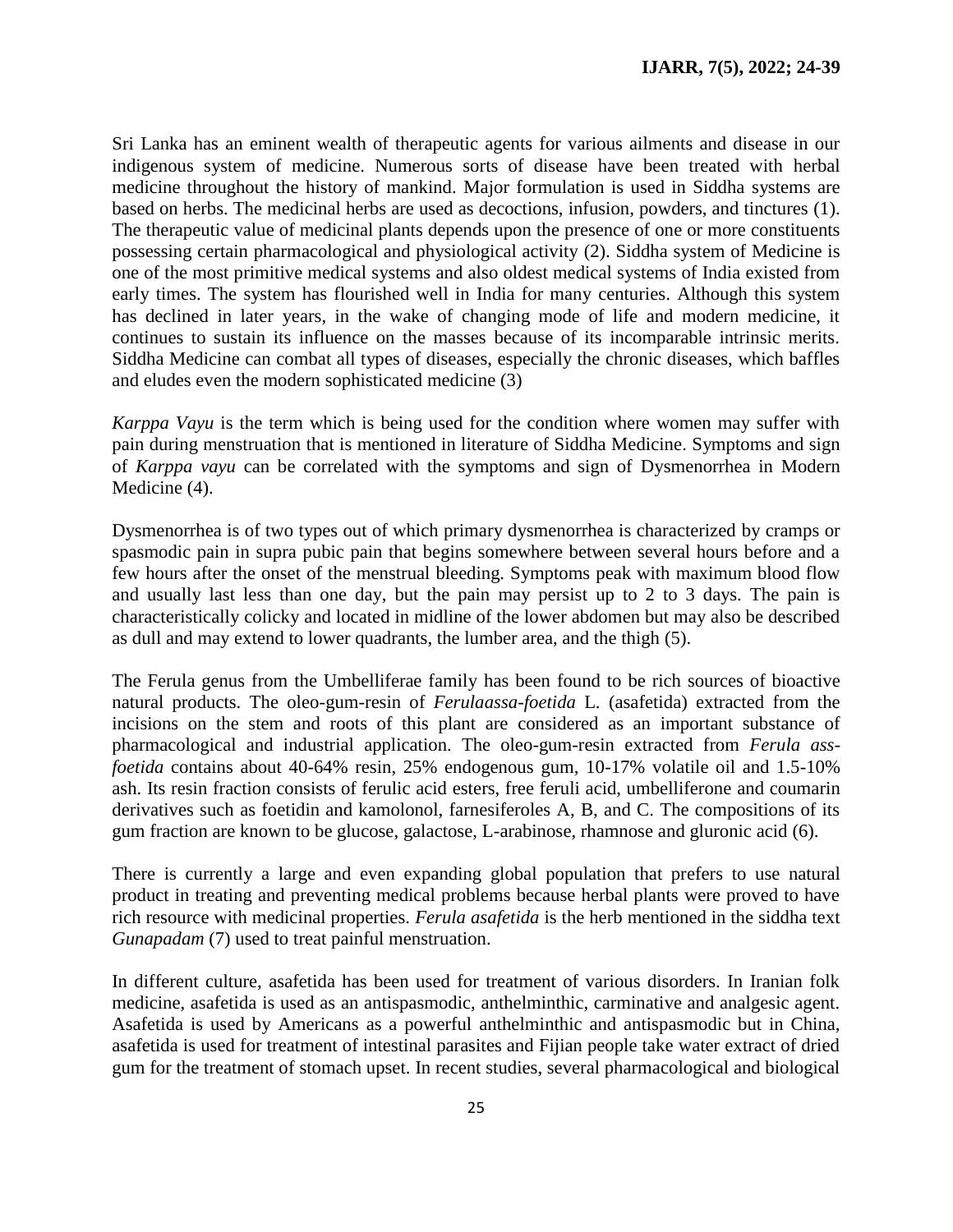activates of asafetida have also investigated and have shown this oleo gum resin has antioxidant, antiviral, antifungal, cancer chemo preventive, anti-diabetic, antispasmodic, hypotensive and molluscicidal effects (6).

But as per the citation mentioned by Murugesamudaliyar (2013), the resin of *Ferula asafetida*  plant the can be used for Dysmenorrhea, but it has not been clinically proven yet. Dysmenorrhea is a common problem in female. Now a day's people use natural products in treating disease. So based on Siddha citation, clinically proven herbal based drug with proper scientific knowledge will help to develop the Siddha system of medicine. In this study an attempt has been made to evaluate the efficacy of a purely single herb of *Ferula asafetida.* This has an antispasmodic action. The antispasmodic action could be used for managing Dysmenorrhea.

## **1.2. OBJECTIVES**

### **General objective**

To determine the efficacy of the *Ferula asafetida* resin powder on *Karppavayu* (Dysmenorrhea).

### **Specific objective**

To compare the effectiveness between the standard drug (Mefenamic acid) and test drug (*Ferula asafetida* resin powder).

- i. Comparison between 500 mg of standard drug and 650 mg of test drug.
- ii. Comparison between 500mg of standard drug and 500mg of test drug.

### **2. MATERIALS & METHODS**

This is the single blind comparative clinical study on *Karpp Vayu* patients, according to the inclusive criteria and exclusive criteria. Patients were selected from the OPD of divisional Siddha Ayurvedic Hospital Kopalapuram, Nilaveli. The selected patients were treated with *Ferula asafetida* resin powder for 3 months. This study was conducted from 01.01.2019 – 30.03.2019.

#### **2.1. Sample size**

Sample size was calculated based on the 10 % of last year study population. According to the hospital records there were 400 patients who suffering from Dysmenorrhea were obtained treatment. Hence sample size was determined as 40.

### **2.2. Study design**

This is the single blind comparative clinical trial. The study design is shown in Figure. [1.](https://trialsjournal.biomedcentral.com/articles/10.1186/s13063-020-4060-6#Fig1)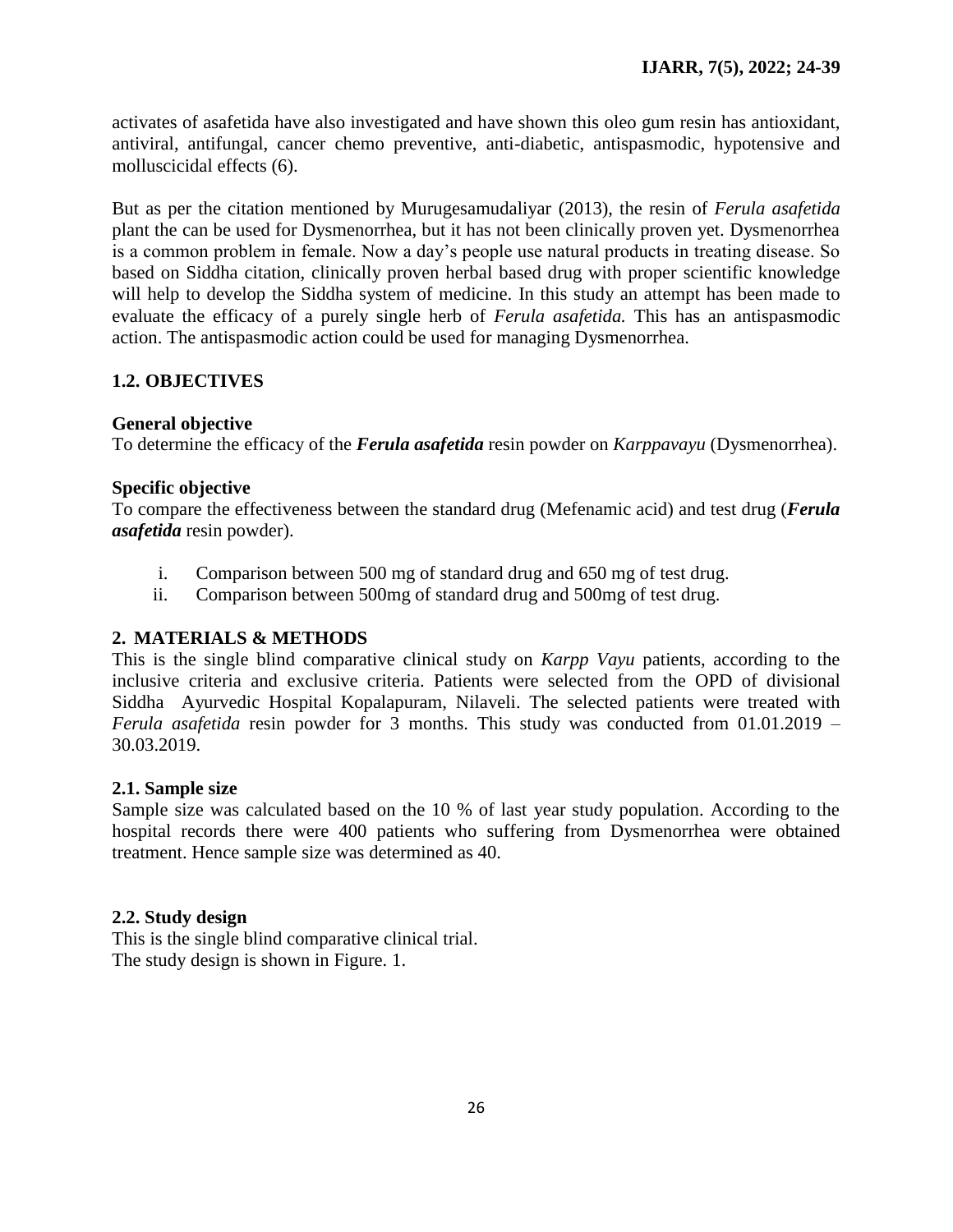

## **Figure 1.1: Enrolment of patients**

### **2.3. Selection of** *Karppavayu* **(Dysmenorrhea) patients**

400 patients were examined by the researcher for **Dysmenorrhea** at the Siddha Ayurvedic Hospital Kopalapuram, Nilaveli. Out of them a sample of 40 (10% of the patient population calculated from the available records in previous year) were selected for this study using systematic sampling method. One of the first ten patients was randomly selected for this study (The random selection happened to be the first patient). Thereafter every tenth patient was incorporated into the study. The patients were divided into four groups in the ratio of 1:1:1:1. These patients were subjected to a detailed clinical examination based on proforma specially prepared for this study. Diagnosis was made on the basis of the history and physical examination.

### **2.4. Inclusion criteria**

- 1. Patients with chief complaint of lower abdomen pain during menstruation with regular cycle.
- 2. Age group between  $20 30$ years.
- 3. Patients suffering for more than 12 menstrual cycles.
- 4. Patients who require analgesic (eg- Mefanamic acid, Naproxen, Ibuprofen) for pain relief.
- 5. Not satisfied with ongoing analgesic drugs

### **2.5. Exclusion criteria**

- 1. Patients not willing for trial.
- 2. Patient below 20years and above 30 years.
- 3. Patients with chronic general illness.
- 4. Patients having problem of Menorrhagia and anatomic or uterine pathology Ovarian cysts, Fibroids and adenomyosis.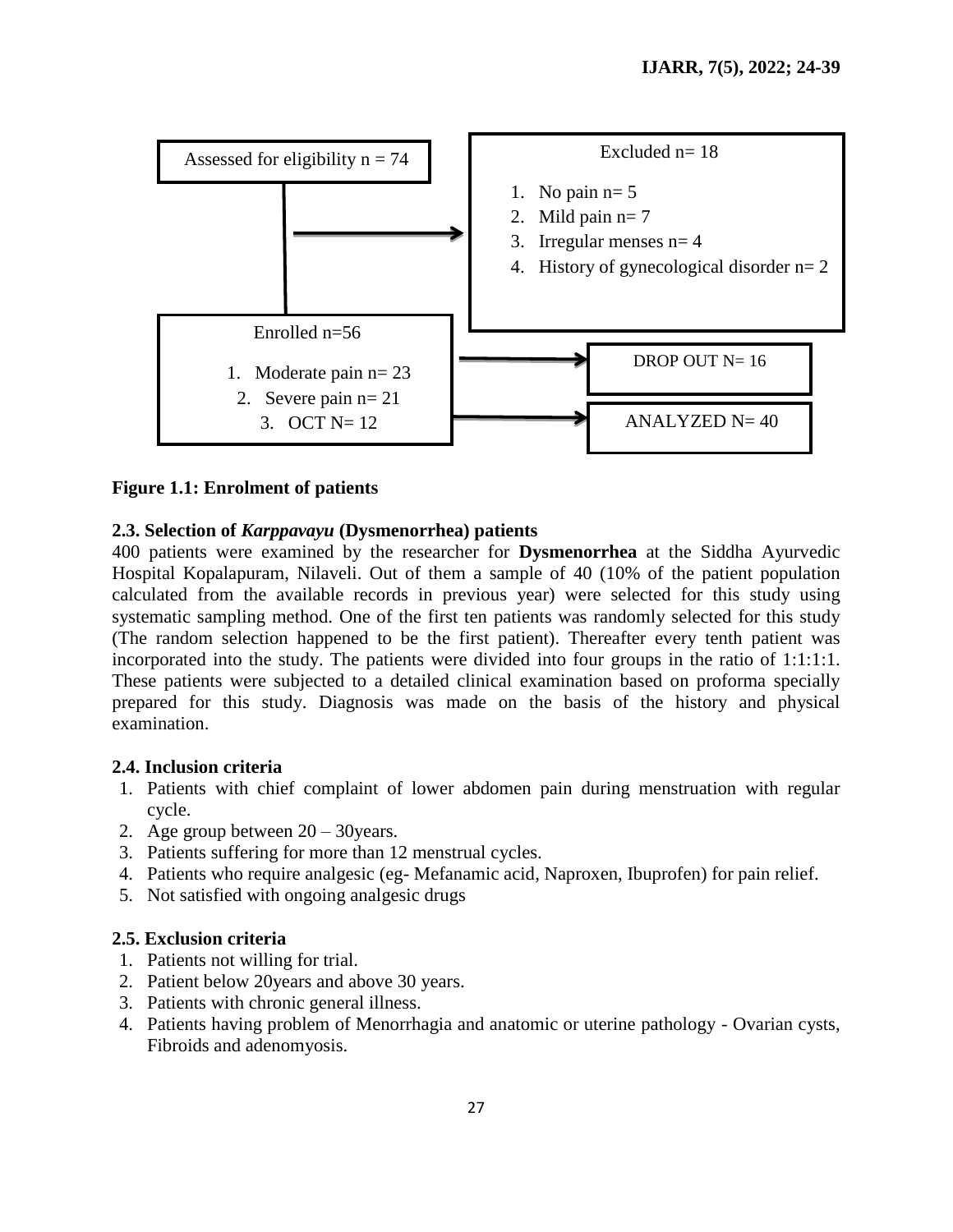5. Patients with known contra indication to any of the investigational products and medicinal plants.

### **2.6. Withdrawals**

Patients could withdraw voluntarily or at the discretion of the researcher. Patients were not replaced and the new patients were enrolled in the next consecutive number. Efforts were made in each case to identify the reason for a failed follow-up visit and/or withdrawal.

### **2.7. Preparation of drug**

Five hundred gram of *Ferula asafetida* resin was collected from private medical shop in Jaffna. That was fried in cow's ghee and made it as a powder by using motor. Then the prepared powder was weighed and either 500mg or 650 mg filled into empty capsules.

### **2.8. Treatment**

The selected patients (40 patients) were divided into 4 groups such as group A, B, C and D with 10 for each group. The following table 1 indicates the allocation of patents and medicines.

| <b>Groups</b> | Intensity of pain | Drug                               | <b>Dose</b> |  |
|---------------|-------------------|------------------------------------|-------------|--|
|               |                   |                                    |             |  |
| Group A       | Severe            | Ferula asafetida<br>resin powder   | 650mg       |  |
| Group B       | Moderate          | Ferula<br>asafetidaresin<br>powder | 500mg       |  |
| Group C       | Moderate          | Mefenamic acid                     | 500mg       |  |
| Group D       | Severe            | Mefenamic acid                     | 500 mg      |  |

**Table 2.1: Allocation of patients into the groups and treatment schedule**

### **2.9**. **Adverse effects**

Patients were specifically questioned as per a predetermined list of common symptoms as drowsiness, warmth, flatulence, vomiting, nausea, headache, prolong sleep time, pruritus, heart burn, mental changes, skin rash, tremor, blood in urine and oliguria based on researcher's experiences in clinical practice and mentioned in literatures. Patients were also encouraged to volunteer information that they considered to be adverse events (AE) or a side effect (SE). The researcher recorded opinions on the causality/relevance of AE/SE in each case.

#### **2.10. Assessment criteria**

The Clinical evaluation assessed by subjective and objective parameters, before and after treatment. The parameters are abdominal pain, physical activity, change in mood and patients impression about treatment.

The following scales were used for the estimation of the severity of disease and to record the clinical outcome.

1. The intensity of pain was measured by Visual analogue scale.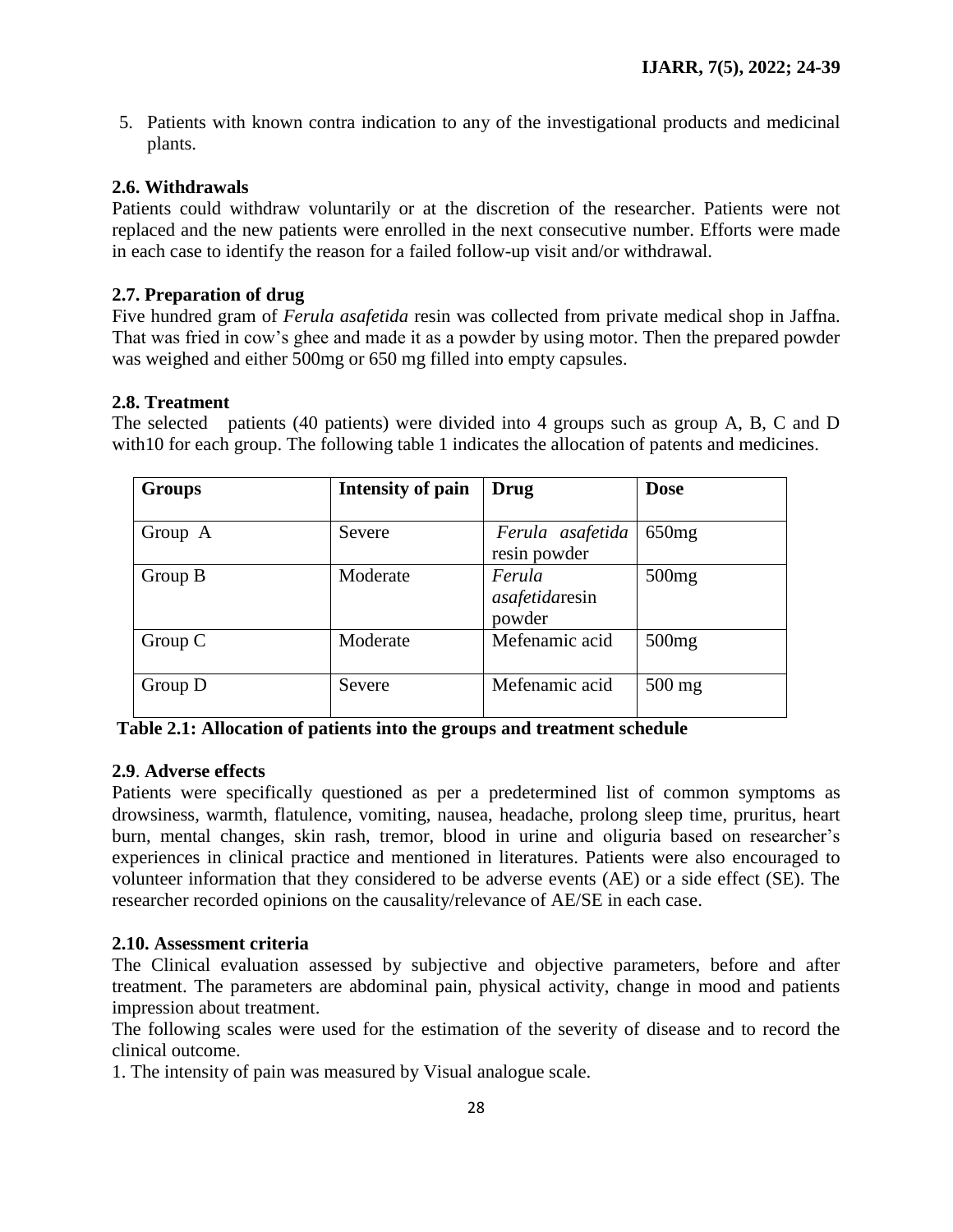#### **Visual numerical scale (VAS)**

VAS is a measure of pain intensity. There could be variation in verbal descriptor anchors depending on intended use of the scale. For pain intensity, the scale is most commonly anchored by "no pain" (score of 0) and "pain as bad as it could be "worst imaginable pain" (score of 10). Usually, respondents asked to report current pain intensity or pain intensity in the last 24 hours.



**Figure 2.1: Visual numerical scale (VAS)** 

2. The working ability during painful menstruation measuring by verbal multidimensional scale.

### **Verbal multi dimensional scale (VMS)**

The VMS grading system range from zero, one, two, and three for evaluating the working ability, the systemic symptoms and whether analgesia is required or not.

| Grade                                        | Working         | <b>Systemic</b> |              |
|----------------------------------------------|-----------------|-----------------|--------------|
|                                              | ability         | symptoms        | Analgesia    |
| Grade 0: Menstruation is not painful and     | Unaffected      | None            | Not required |
| daily activity is unaffected                 |                 |                 |              |
| Grade 1: Menstruation is painful but seldom  | Rarely affected | None            | Rarely       |
| inhibits the woman's normal activity.        |                 |                 | required     |
| Analgesics are seldom requiring. Mild pain.  |                 |                 |              |
| Grade 2: Daily activity affected. Analgesics | Moderately      | Few             | Required     |
| required and give relief so that absence     | affected        |                 |              |
| from work or campus is unusual. Moderate     |                 |                 |              |
| pain.                                        |                 |                 |              |
| Grade 3: Activity clearly inhibited. Poor    | Clearly         | Apparent        | Poor effect  |
| effect of analgesics. Vegetative symptoms,   | inhibited       |                 |              |
| e.g. headache, tiredness, nausea, vomiting,  |                 |                 |              |
| and diarrhea. Severe pain.                   |                 |                 |              |

**Table 2.2: Verbal multidimensional scale (VMS)**

### **2.11. Clinical evaluation**

Evaluation visits were made at baseline and first, second and third months. Effect of treatment was evaluated on the basis of changes in the signs and symptoms after the treatment. Clinical signs and symptoms, each patient was assessed on the basis of signs and symptoms of the disease. On the basis of grading pattern as well as percentage relief, patient were classified under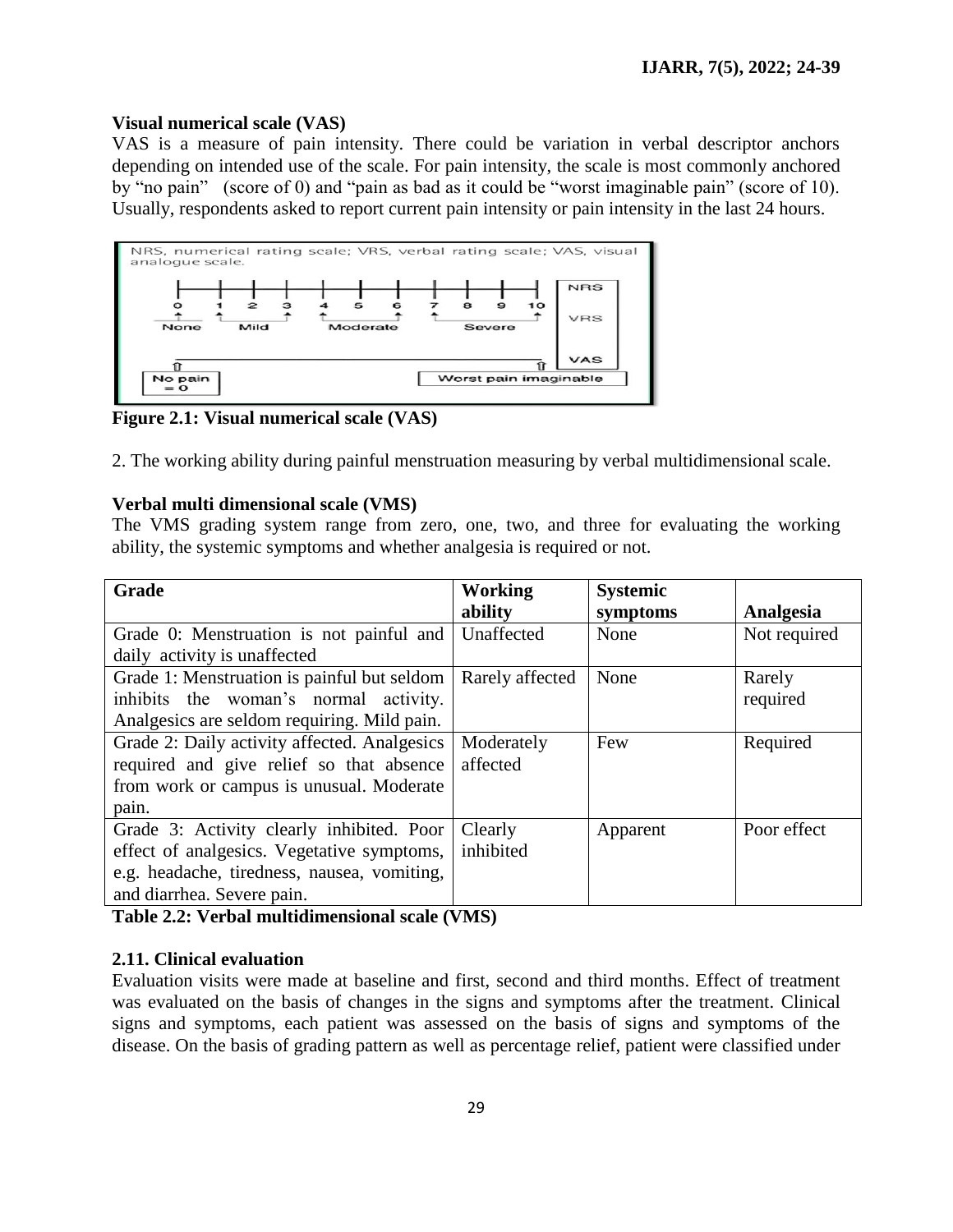the five categories, such as cured, maximum improved, moderately improved, mildly changed and no improvement.

- 1. Cure: 100% free from the chief and associated complaints.
- 2. Maximum improvement: 75% to < 100% free from the chief and associated complaints.
- 3. Moderate improvement: 50% to < 75%free from the chief and associated complaints.
- 4. Mild improvement: 25% to < 50% free from the chief and associated complaints.
- 5. No improvement: < 25% free from the chief and associated complaints.

#### **2.12. Instrument**

The instrument used in this study is an interviewer (researcher) administrated questionnaire or proforma (Annexure I). In addition to responses to specific questions, notes were made on information obtained by examination and investigations. Pretest was done in10 patients at the Free Siddha Ayurvedic Dispensaries, Municipal Council, Jaffna.

#### **2.13. Data analysis**

The data was analyzed using the Statistical Package for Sciences (SPSS) version 20. Dependent variables and independent variables are used to evaluate the effectiveness of *Ferula asafetida* resin powder on the management of Dysmenorrhea of each variable.

#### **3. RESULTS AND OBSERVATION**





**Figure 3.1: Effect of treatment on intensity of pain**

**In Group A** – The mean score for intensity of pain before treatment was 8.10 which reduced to7.5, 6.8 and 5.7 on the 1<sup>st</sup>, 2nd and 3<sup>rd</sup> month's respectively thus reducing the pain by a mean value of0.6, 1.3 and 2.4 accordingly. The pain reduced significantly over the period of treatment compared to the pain at the commencement (figure 3.1).

**In Group B** – The mean score before treatment was 4.90. Which reduced to 4.20, 3.7 and 3.2, on the  $1<sup>st</sup>$ ,  $2<sup>nd</sup>$  and  $3<sup>rd</sup>$  months respectively thus reducing the pain by a mean value of 0.7, 1.2 and 1.7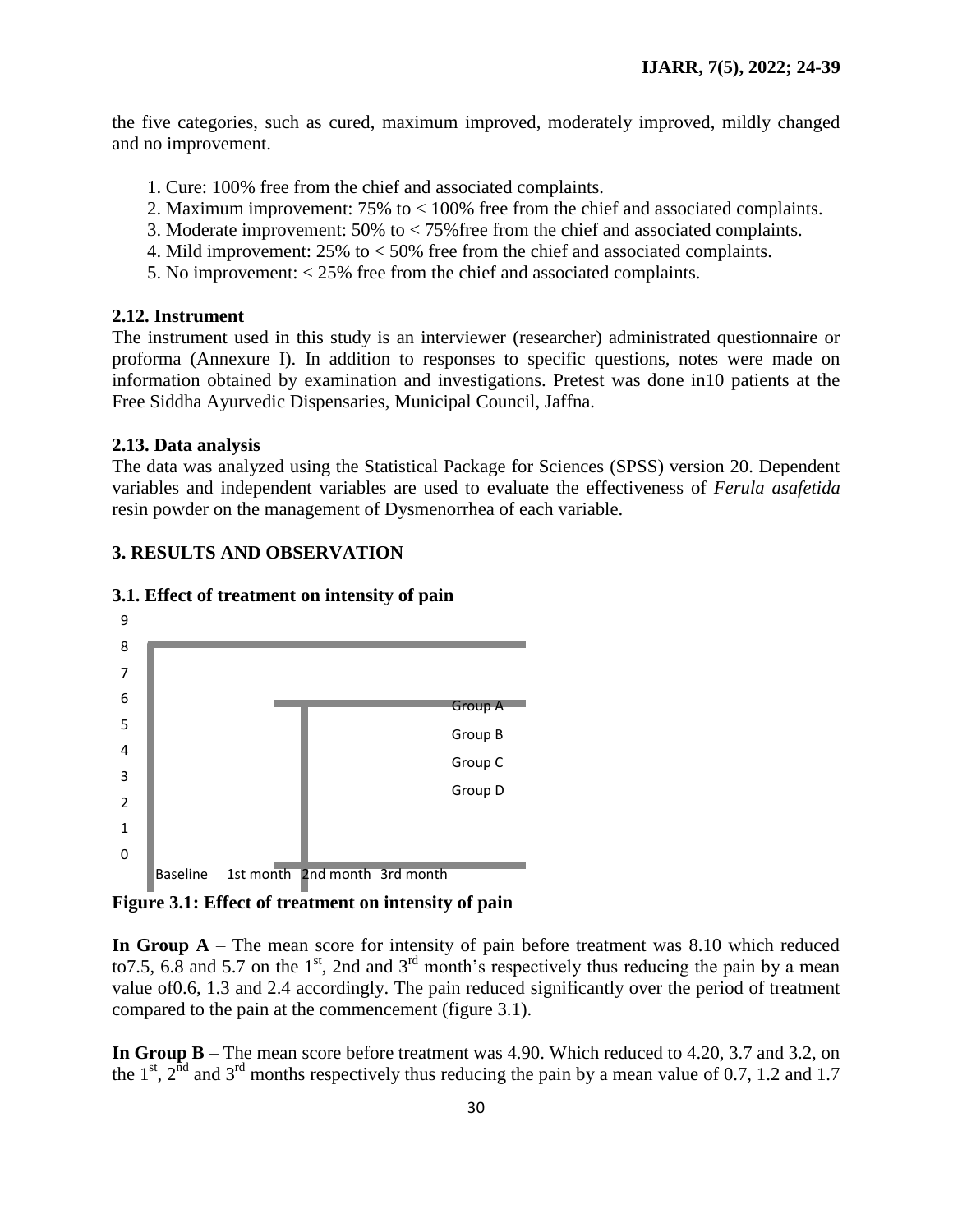accordingly. The pain reduced significantly over the period of treatment compared to the pain at the commencement (figure 3.1).

**In Group C** – The mean score before treatment was 5. Which reduced to 4.5, 3.3 and 3.0, on the  $1<sup>st</sup>$ ,  $2<sup>nd</sup>$  and  $3<sup>rd</sup>$  months respectively thus reducing the pain by mean value of 0.5, 1.7 and 2.0 accordingly. The pain reduced significantly over the period of treatment compared to the pain at the commencement (figure 3.1).

**In group D–**The mean score before treatment was 7.80.which reduced to 7.70, 7.40 and 6.8, on  $1<sup>st</sup>$ ,  $2<sup>nd</sup>$  and  $3<sup>rd</sup>$  months respectively thus reducing the pain by a mean value of 0.1, 0.4and 1.0 accordingly. The pain reduced significantly over the period of treatment compared to the pain at the commencement (figure 3.1).





**Figure 3.1: Result of significance of the difference for duration of pain**

**In Group A** – The mean score for intensity of pain before treatment was 8.10 which reduced to7.5, 6.8 and 5.7 on the 1<sup>st</sup>, 2nd and 3<sup>rd</sup> month's respectively thus reducing the pain by a mean value of0.6, 1.3 and 2.4 accordingly. The pain reduced significantly over the period of treatment compared to the pain at the commencement (figure 3.2).

**In Group B** – The mean score before treatment was 4.90. Which reduced to 4.20, 3.7 and 3.2, on the  $1^{st}$ ,  $2^{\text{nd}}$  and  $3^{\text{rd}}$  months respectively thus reducing the pain by a mean value of 0.7, 1.2 and 1.7 accordingly. The pain reduced significantly over the period of treatment compared to the pain at the commencement (figure 3.2).

**In Group C** – The mean score before treatment was 5. Which reduced to 4.5, 3.3 and 3.0, on the  $1<sup>st</sup>$ ,  $2<sup>nd</sup>$  and  $3<sup>rd</sup>$  months respectively thus reducing the pain by mean value of 0.5, 1.7 and 2.0 accordingly. The pain reduced significantly over the period of treatment compared to the pain at the commencement (figure 3.2).

**In group D–**The mean score before treatment was 7.80.which reduced to 7.70, 7.40 and 6.8, on  $1<sup>st</sup>$ ,  $2<sup>nd</sup>$  and  $3<sup>rd</sup>$  months respectively thus reducing the pain by a mean value of 0.1, 0.4and 1.0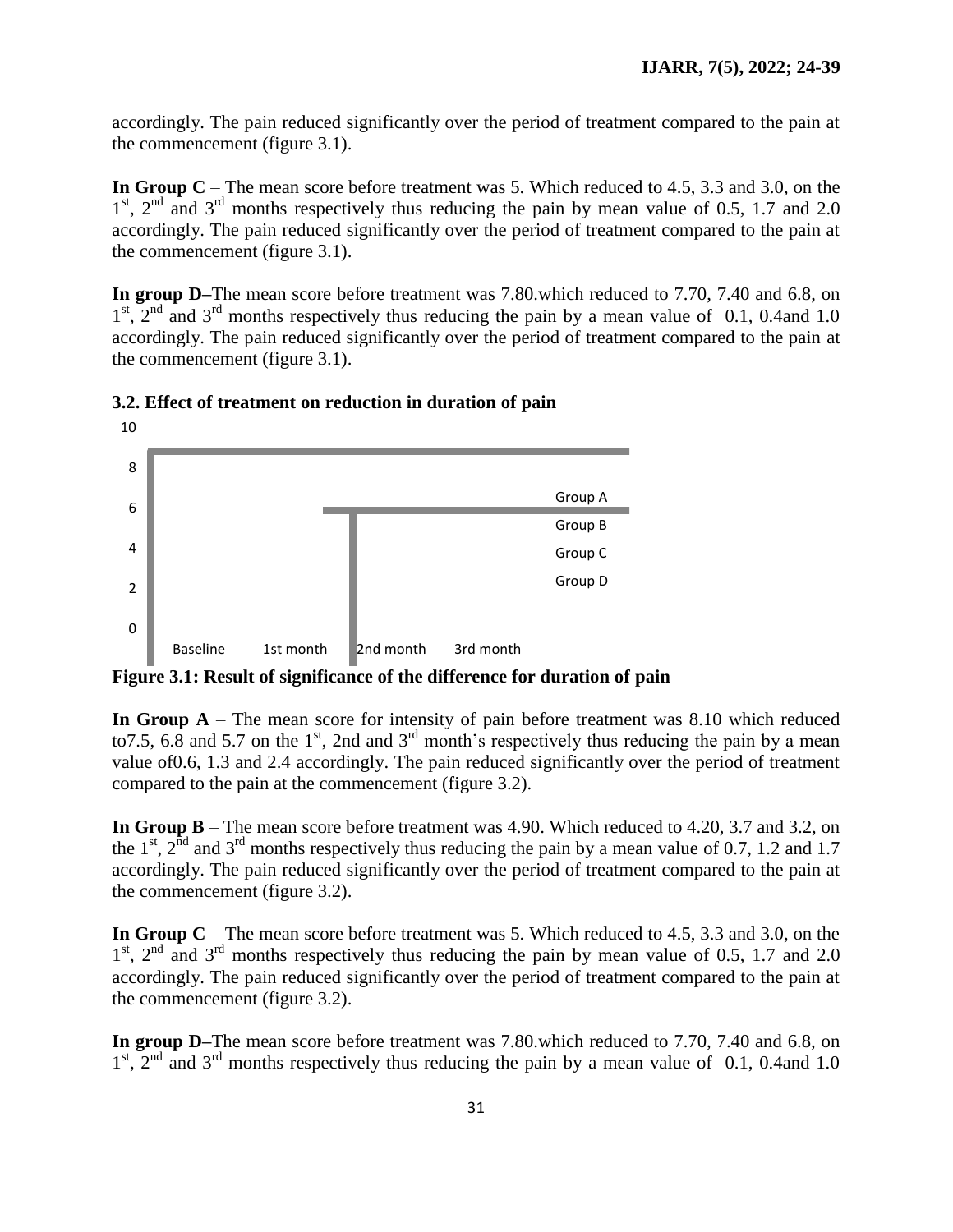accordingly. The pain reduced significantly over the period of treatment compared to the pain at the commencement (figure 3.2).



### **3.3**. **Effect of treatment on working ability during menstruation**

**Figure 3.3: Effect of treatment on working ability during menstruation**

**In Group A** – The mean score before treatment was 4.00 and after treatment on the1st  $2^{nd}$  and  $3<sup>rd</sup>$ months were 3.40, 2.90 and 2.4, showing a mean difference of 0.6, 1.1 and 1.6. The p values of.048 in  $1^{\text{st}}$  month, .018 in  $2^{\text{nd}}$  months and .000 in  $3^{\text{rd}}$  month after the treatment indicate significant differences (figure 3.3).

**In Group B** – The mean score before treatment was 3.00 and after treatment on the  $1<sup>st</sup>$ ,  $2<sup>nd</sup>$  and 3<sup>rd</sup>months were 2.90, 2.6 and 2.1, showing a mean difference of 0.1, 0.4 and 0.9. The p values of .034 in 1<sup>st</sup>month, .017 in 2<sup>nd</sup> months and .000 in 3<sup>rd</sup> month after treatment indicate significant differences (figure 3.3).

**In Group C** – The mean score before treatment was 3.00. Mean after treatment on the  $1<sup>st</sup>$ ,  $2<sup>nd</sup>$ and 3rd months were 2.80, 2.50 and 1.90, showing a mean difference of 0.2, 0.5 and 1.1, The p values after treatment was .084 in 1<sup>st</sup>month, .018 in 2<sup>nd</sup>months and .000 in 3<sup>rd</sup>monthafter treatment indicate significant differences (figure 3.3).

**In group**  $D$  – The mean score before treatment was 4.00. Mean score after treatment on the  $1<sup>st</sup>$ ,  $2<sup>nd</sup>$  and  $3<sup>rd</sup>$  months were 3.70, 3.10 and 2.70, showing a mean different of 0.3, 0.9and 1.3.The p values of .050 in 1<sup>st</sup>month, .009 in 2<sup>nd</sup>months and .000 in 3<sup>rd</sup>monthafter treatment indicate significant differences (figure 3.3).

### **3.4. Comparison between test drug and standard drug for severe pain**

#### **3.4.1. Comparison between test drug and standard drug for intensity of pain**

Table 3.4.1 shows paired samples T test for the difference in intensity of pain before and after treatment with test drug and standard drug during menstruation.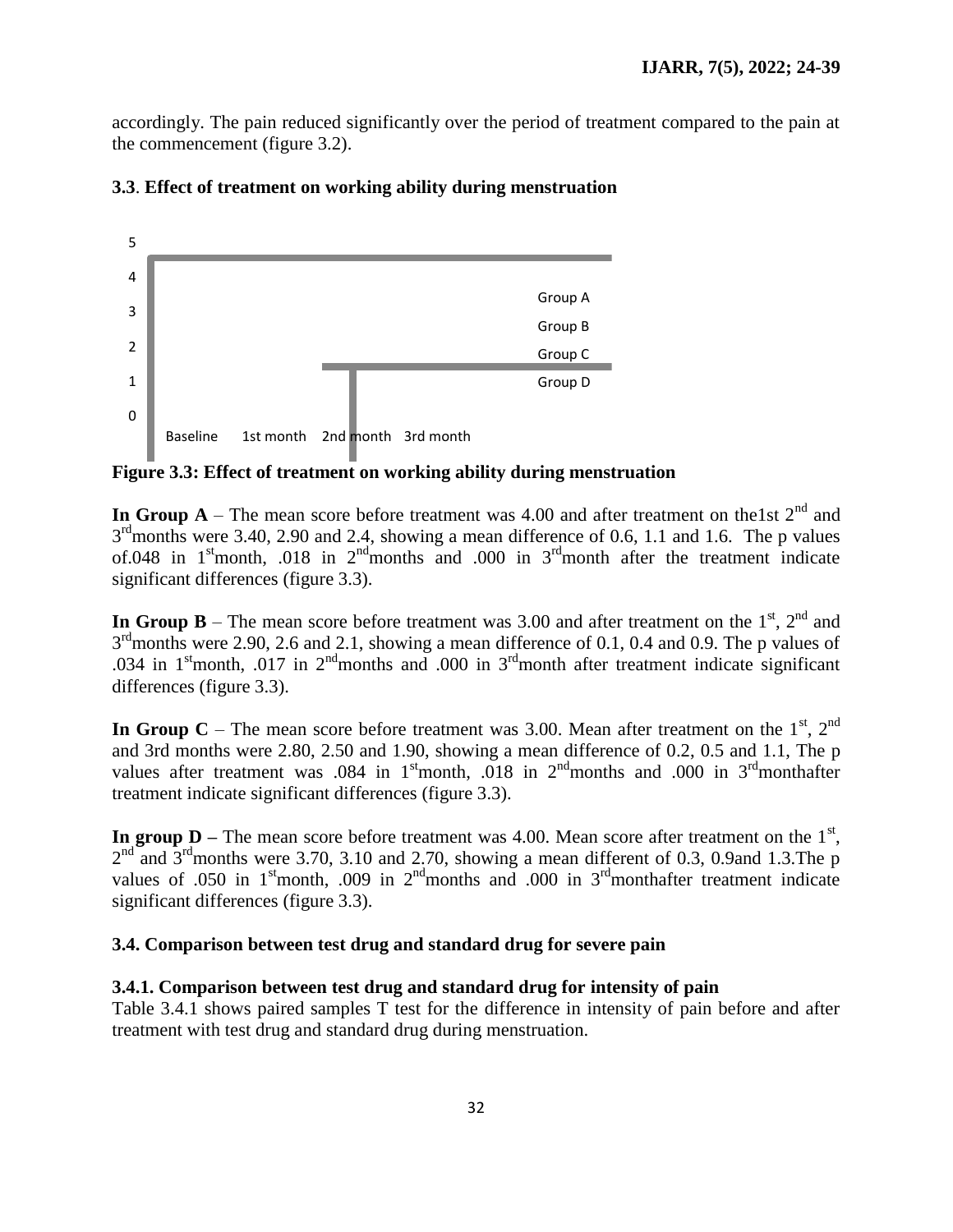The results show that the intensity of pain in group A was significantly ( $p < 0.005$ ) lowered than group D indicating that 650mg of *F. asafetida* resin powder for severe pain was more effective than 500mg of mefanamic acid.

| Group | <b>Treatm</b><br>ent | <b>Mean</b> | <b>Std</b><br>deviation | <b>Std</b><br><b>Error</b> | 95%<br><b>Confidence</b><br><b>Interval for Mean</b> |         | Paired<br>54 | df | <b>Sig</b><br>$(2 -$<br>tailed ) P |
|-------|----------------------|-------------|-------------------------|----------------------------|------------------------------------------------------|---------|--------------|----|------------------------------------|
|       |                      |             |                         |                            | Lower                                                | Upper   |              |    |                                    |
| A     | <b>BT-AT</b>         | 2.4000      | 0.69921                 | 0.22111                    | 1.89982                                              | 2.90018 | 10.854       | -9 | 0.000                              |
| D     | BT-AT                | 1.1000      | 0.73786                 | 0.23333                    | 0.57216                                              | 1.62784 | 4.714        | 9  | 0.001                              |

**Table 3.4.1Comparison between test drug and standard drug for intensity of pain** 

BT-AT: Before treatment – After treatment

### **3.4.2 Comparison between test drug and standard drug for duration of pain**

Table 3.4.2 shows paired samples T test for the difference in duration of pain before and after treatment with test drug and standard drug for duration of pain during menstruation.

The results show that the difference in duration of pain in group A was significantly ( $p < 0.005$ ) lowered than group D indicating that 650mg of *F. asafetida* resin powder for severe pain was more effective than 500mg of mefanamic acid.

| Table offizi Comparison between test and gand standard unug for uuration of pain |                      |             |                         |                            |         |                                                      |               |   |                                    |  |  |
|----------------------------------------------------------------------------------|----------------------|-------------|-------------------------|----------------------------|---------|------------------------------------------------------|---------------|---|------------------------------------|--|--|
| Group                                                                            | <b>Treatm</b><br>ent | <b>Mean</b> | <b>Std</b><br>deviation | <b>Std</b><br><b>Error</b> | 95%     | Confidence   Paired   df<br><b>Interval for Mean</b> | $^{66}t^{99}$ |   | <b>Sig</b><br>$(2 -$<br>tailed ) P |  |  |
|                                                                                  |                      |             |                         |                            | Lower   | Upper                                                |               |   |                                    |  |  |
| A                                                                                | BT-AT                | .1000       | 0.31623                 | 0.10000                    | 0.87378 | 1.32622                                              | 11.000        | 9 | 0.000                              |  |  |

D | BT-AT | 1.0000 | 0.66667 | 0.21082 | 0.52310 | 1.47690 | 4.743 | 9 | 0.001

**Table 3.4.2 Comparison between test drug and standard drug for duration of pain** 

BT-AT: Before treatment – After treatment

## **3.4.3 Comparison between test drug and standard drug for working ability**

Table 3.4.3 shows paired samples T test for the difference in working ability before and after treatment with test drug and standard during menstruation.

The results show that the working ability of group A subjects was significantly  $(p< 0.005)$ improved than group D subjects.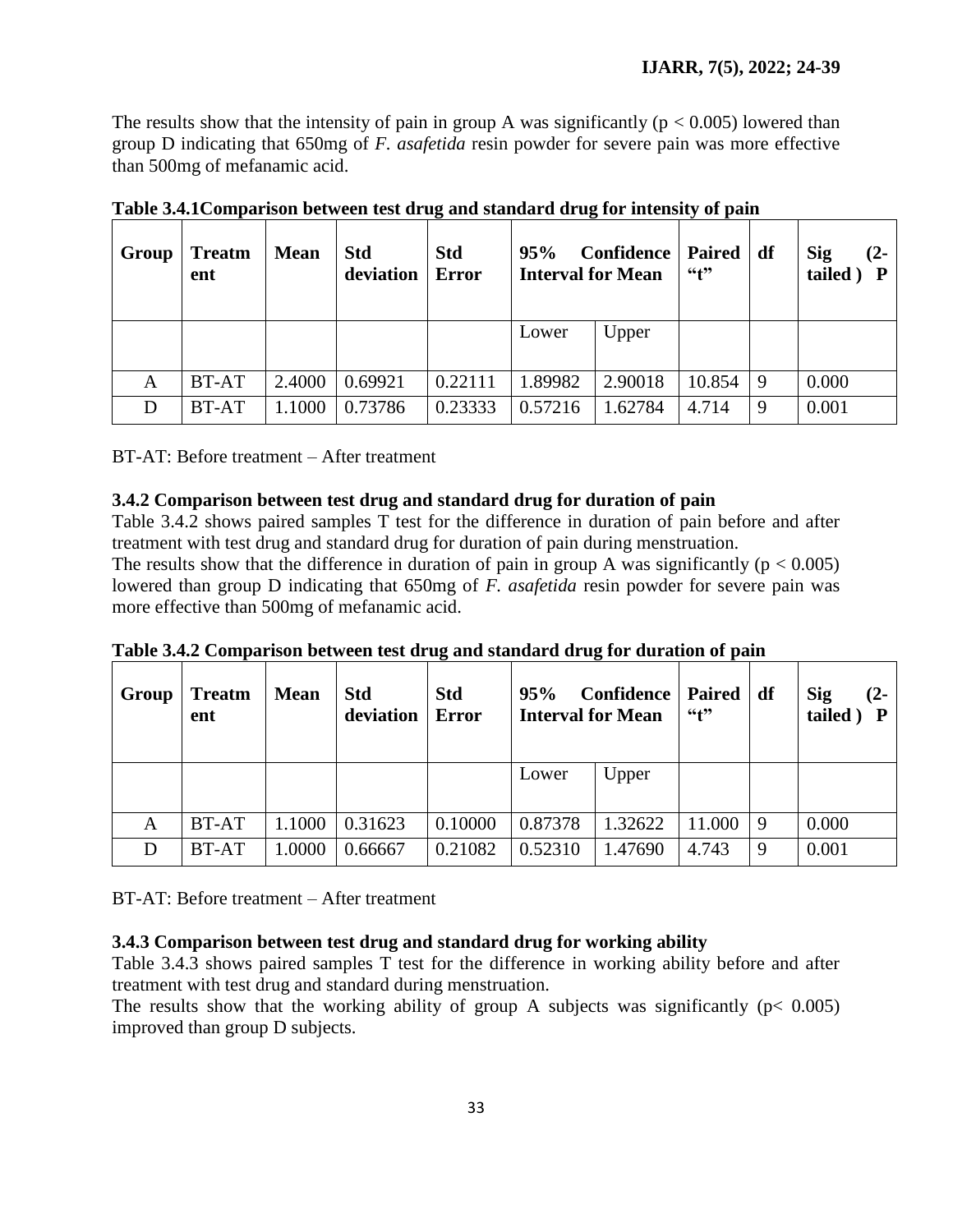| Group | <b>Treatm</b><br>ent | <b>Mean</b> | <b>Std</b><br>deviation | <b>Std</b><br><b>Error</b> | 95%<br><b>Interval for Mean</b> | Confidence | <b>Paired</b><br>55 | df | <b>Sig</b><br>$(2 -$<br>tailed)<br>$\mathbf P$ |
|-------|----------------------|-------------|-------------------------|----------------------------|---------------------------------|------------|---------------------|----|------------------------------------------------|
|       |                      |             |                         |                            | Lower                           | Upper      |                     |    |                                                |
| A     | BT-AT                | 1.6000      | 0.51640                 | 0.16330                    | 1.23059                         | 1.96941    | 9.798               | 9  | 0.000                                          |
| D     | <b>BT-AT</b>         | .3000       | 0.48305                 | 0.15275                    | 0.95445                         | 1.64555    | 8.510               | 9  | 0.000                                          |

**Table 3.4.3Comparison between test drug and standard drug for working ability**

BT-AT: Before treatment – After treatment

### **3.5. Comparison between test drug and standard drug for moderate pain**

### **3.5.1 Comparison between test drug and standard drug for intensity of pain**

Table 3.5.1 shows paired samples T test for the difference in intensity of pain before and after treatment with test drug and standard drug during menstruation.

The results show that the intensity of pain group B was significantly  $(p<0.005)$  higher than group C indicating that 500mg of *F. asafetida* resin powder for moderate pain was not as effective as 500mg of mefenamic acid.

| Group         | Treatme<br>nt | Mean   | Std<br>deviation | Std<br>Error | 95%<br><b>Interval for Mean</b> | Confidence | Paired<br>$\mathfrak{c}$ $t$ <sup>2</sup> | df | Sig<br>$(2 -$<br>tailed ) P |
|---------------|---------------|--------|------------------|--------------|---------------------------------|------------|-------------------------------------------|----|-----------------------------|
|               |               |        |                  |              | Lower                           | Upper      |                                           |    |                             |
| B             | BT-AT         | 1.7000 | 0.82327          | 0.26034      | 1.11107                         | 2.28893    | 6.530                                     | 9  | 0.000                       |
| $\mathcal{C}$ | BT-AT         | 2.0000 | 0.81650          | 0.25820      | 1.41591                         | 2.58409    | 7.746                                     | 9  | 0.000                       |

**Table 3.5.1 Comparison between test drug and standard drug for intensity of pain** 

BT-AT: Before treatment – After treatment

### **3.5.2 Comparison between test drug and standard drug for duration of pain**

Table 3.5.2 shows paired samples T test for the difference in duration of pain before and after treatment with test drug and standard drug during menstruation.

The results show that the intensity of pain group B was significantly  $(p<0.005)$  higher than group C indicating that 500mg of *F. asafetida* resin powder for moderate pain was not as effective as 500mg of mefenamic acid.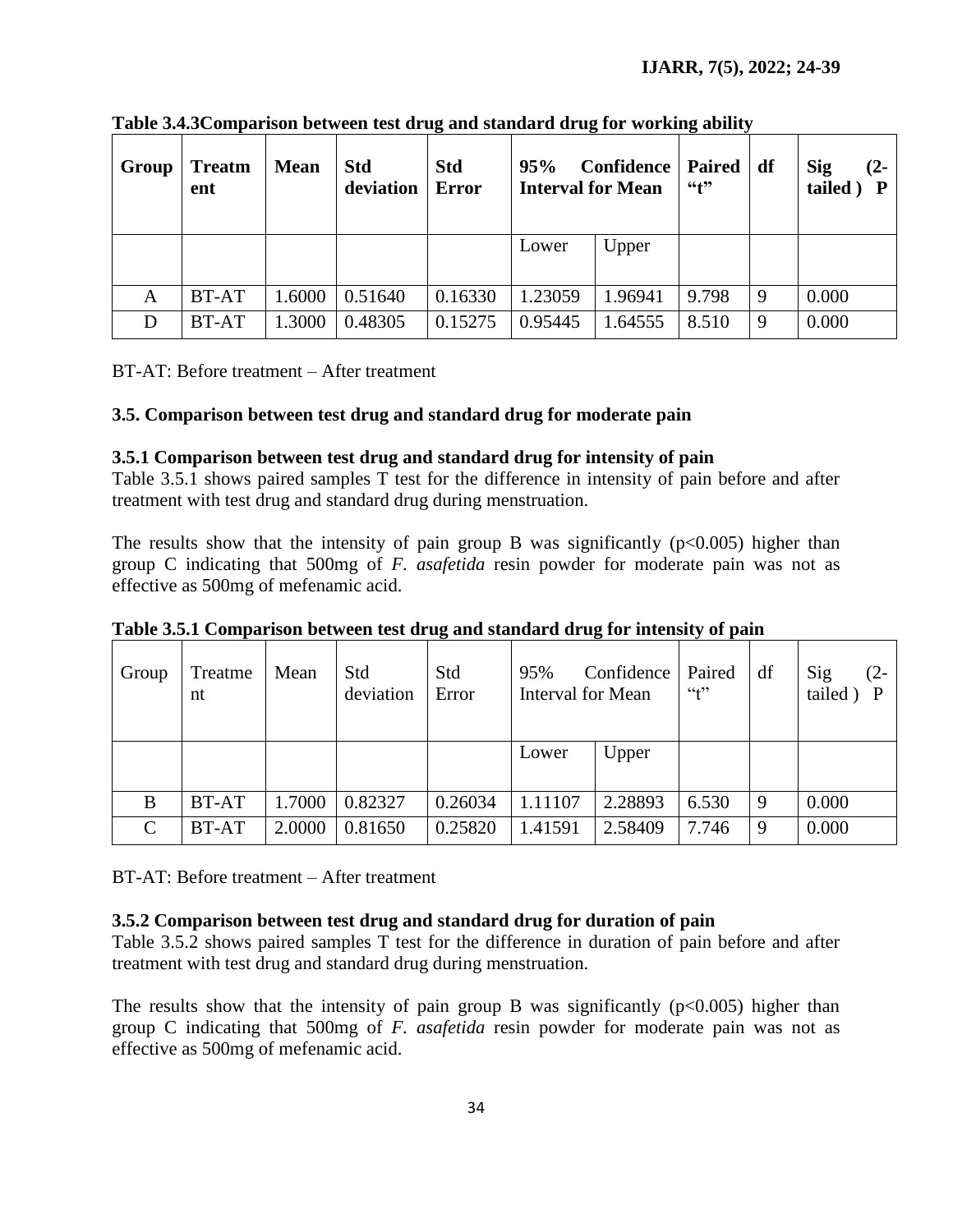| Group         | <b>Treatm</b><br>ent | <b>Mean</b> | <b>Std</b><br>deviation | <b>Std</b><br><b>Error</b> | 95%<br><b>Interval for Mean</b> | Confidence | <b>Paired</b><br>55 | df | <b>Sig</b><br>$(2-$<br>tailed)<br>${\bf P}$ |
|---------------|----------------------|-------------|-------------------------|----------------------------|---------------------------------|------------|---------------------|----|---------------------------------------------|
|               |                      |             |                         |                            | Lower                           | Upper      |                     |    |                                             |
| B             | BT-AT                | 0.9000      | 0.31623                 | 0.1000                     | 0.67378                         | 1.12622    | 9.000               | 9  | 0.000                                       |
| $\mathcal{C}$ | BT-AT                | 1.1000      | 0.31623                 | 0.1000                     | 0.87780                         | 1.32622    | 11.000              | 9  | 0.000                                       |

**Table 3.5.2Comparison between test drug and standard drug for duration of pain**

BT-AT: Before treatment – After treatment

### **3.5.3 Comparison between test drug and standard drug for working ability**

Table 3.5.3 shows paired samples T test for the difference in working ability of before and after treatment with test drug and standard.

The results show that the working ability of group C subjects was significantly  $(p<0.005)$ improved than group B subjects indicating that 500mg of *F. asafetida* resin powder did not improve the working ability as effective as 500mg of mefanamic acid in subjects with moderate pain.

| Group         | <b>Treatm</b><br>ent | <b>Mean</b> | <b>Std</b><br>deviation | <b>Std</b><br><b>Error</b> | 95%<br><b>Interval for Mean</b> | Confidence | <b>Paired</b><br>55 | df | <b>Sig</b><br>$(2 -$<br>tailed)<br>P. |
|---------------|----------------------|-------------|-------------------------|----------------------------|---------------------------------|------------|---------------------|----|---------------------------------------|
|               |                      |             |                         |                            | Lower                           | Upper      |                     |    |                                       |
| B             | BT-AT                | 1.0000      | 0.47140                 | 0.14907                    | 0.66278                         | 1.33722    | 6.708               | 9  | 0.000                                 |
| $\mathcal{C}$ | BT-AT                | 1.3000      | 0.48305                 | 0.15275                    | 0.95445                         | 1.64555    | 8.510               | 9  | 0.000                                 |

**Table 3.5.3Comparison between test drug and standard drug for working ability**

BT-AT: Before treatment – After treatment

#### **3.6. Overall effects on parameters**

In group A, the mean value for intensity of pain before administering the trial drug was 8.1 and the end of the study it was 5.7; its effectiveness is 89%. Mean value of duration of pain before and after administering the drug were 2.6, 1.6 respectively and was 88% effective on duration of pain. Mean value for working ability during menstruation, before and after administering the drug were 4.0, 2.4 respectively and drug was 82% effective on working ability.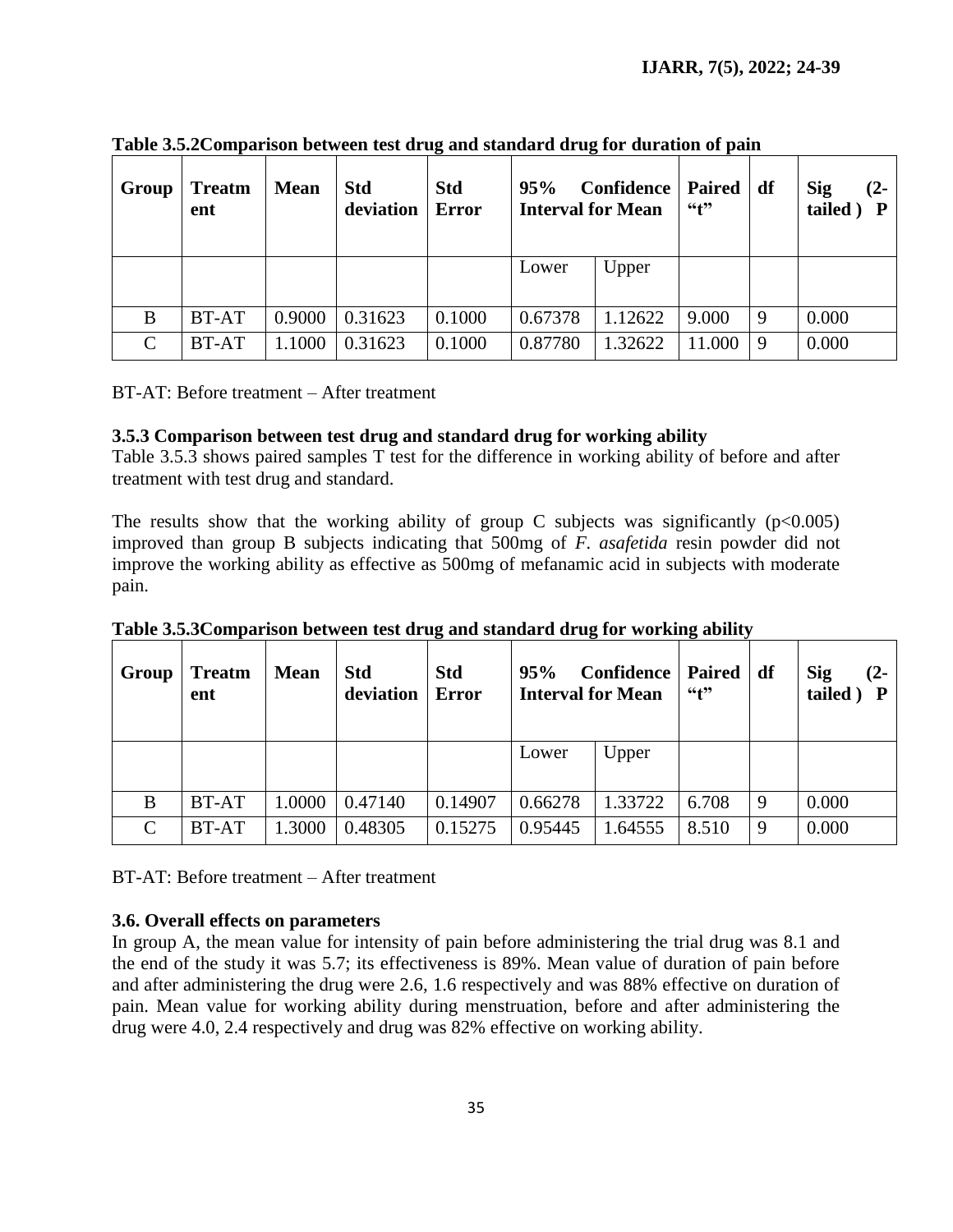In group B, the mean value of intensity of pain before administering the trial drug was 4.9 and end of the study was 3.2; its effectiveness is 78.5%. Mean value of duration of pain before and after administering the drug were 1.9, 1.5 respectively and was 70% effective on duration of pain. Mean value for working ability during menstruation, before and after administering the drug were 3.0, 2.1 respectively and drug was 72.2% effective on working ability.

In group C the mean value of intensity of pain before administering the standard drug was 5.0and end of the study was 3.0; its effectiveness is 85%.Mean value of duration of pain before and after administering the drug were 1.8, 1.1 respectively and was 72% effective on duration of pain. Mean value for working ability during menstruation, before and after administering the drug were 3.0, 1.9respectively and drug was 78.5% effective on working ability.

In group D the mean value of intensity of pain before administering the standard drug was 7.8 and end of the study was 6.8; its effectiveness is 80%.Mean value of duration of pain before and after administering the drug were 2.3, 1.8 respectively and was 73.9% effective on duration of pain .Mean value for working ability during menstruation, before and after administering the drug were 4.0, 2.7 respectively and drug was 75.2% effective on working ability.



**Figure 3.6: Overall effects on parameters**

### **3.7. Overall therapeutic effect of drug**

The overall result of the clinical study shows that, in the group A who were treated with 650mg of *Ferula asafetida* for severe pain. 3(30%) patient felt completely cured, 4(40%) patients felt maximum improvement and 3(30%) patients felt moderate improvement.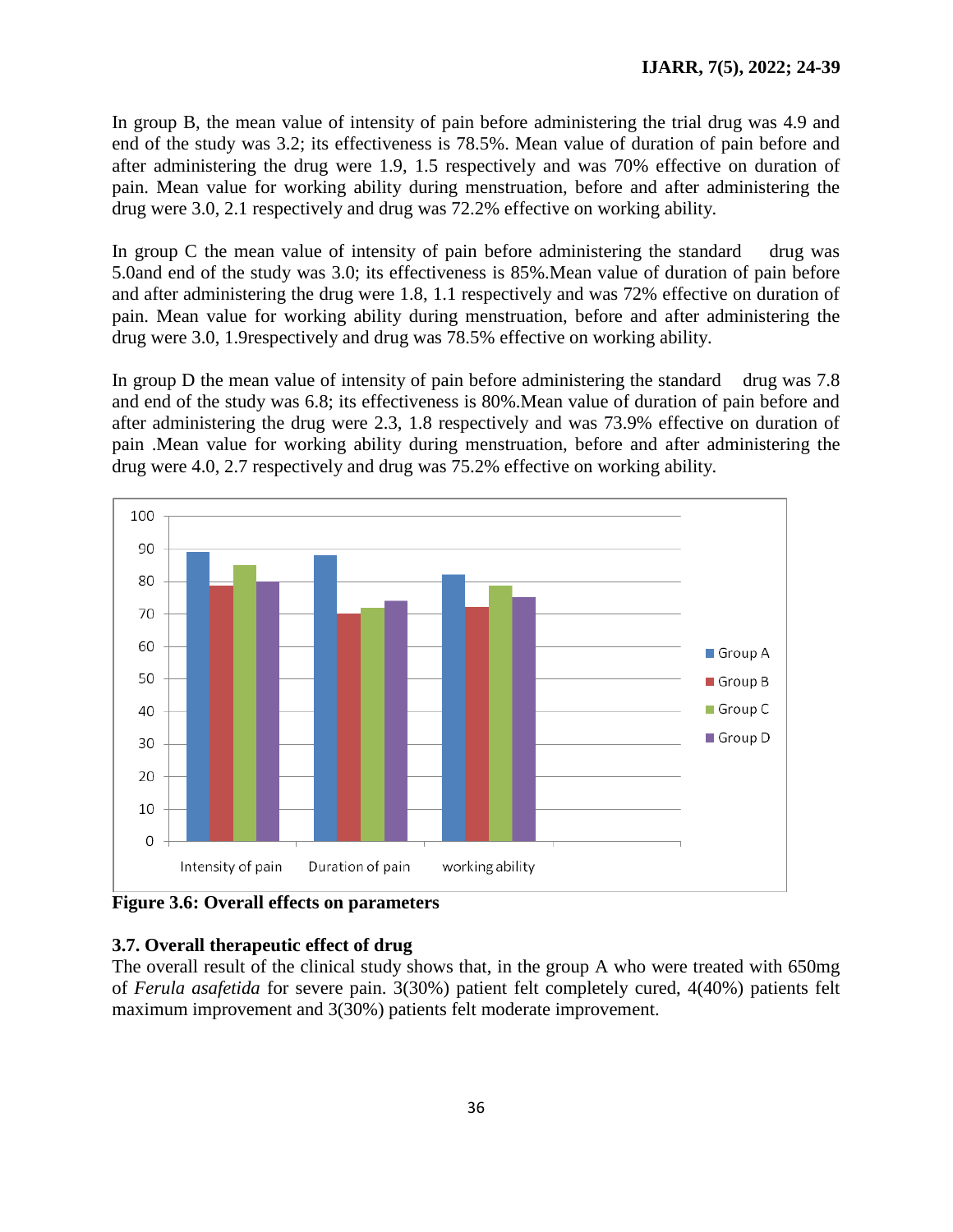In the group B treated with 500mg of Ferula *asafetida* for moderate pain. 1(10%) patient felt completely cured form the pain, 4 (40%) patient felt maximum improvement, 4(40%) patients felt moderate improvement and 1(10%) patient felt mild improvement.

In the group C treated with 500mg of mefenamic acid for moderate pain. 1(10%) patient felt complete cured form the pain, 5(50%) patients felt maximum improvement and 4(40%) patients felt moderate improvement.

In the group D treated with 500mg of mefenamic acid for severe pain. That group shows 1(10%) patient felt complete cured for pain, 4 (40%) patients felt maximum improvement and 5(50%) patients felt moderate improvement.



**Figure 3.7: Overall therapeutic effect of drug**

### **4. DISCUSSION**

According to Siddha Medicine, *Poopu* (menstruation) is a phenomenon, which is controlled and governed by *vatham*and specifically the *Apanavay*, the sub type of the *vatha dosha*. Vitiation of *vatham*during *poopu* produces signs and symptoms of *Karppavayu*.

*Paacana* (carminative), is one of the therapy for treatment of *vayu* (8). The carminative action of drug is used for expulsion of gas from the stomach and intestine there by relieves pain and flatulence, (9). The *Ferula asafetida* resin powder also has the action of carminative. Which expel the excess *vayu* in *Karppavayu*.

The antispasmodic action of drug is used to relive spasm occurring in the muscles and emmenogogue action of drug that stimulates, regulates the menstrual flow and reduces the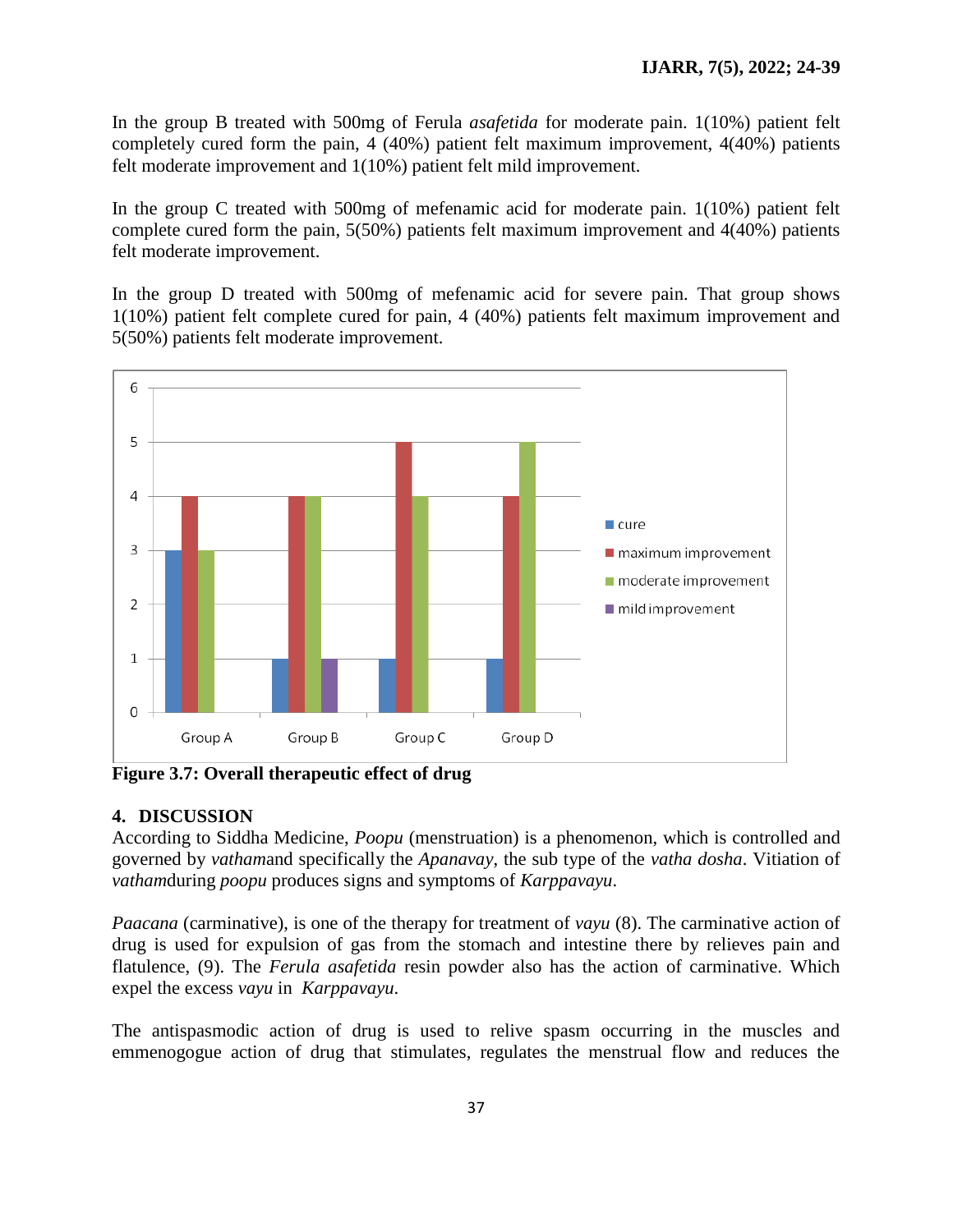menstrual pain, (9). *Ferula asafetida* resin powder has antispasmodic and emmenogogue actions, (7). So *Ferula asafetida* is effective for *Karppavayu*.

The Organoleptic characters of *Ferula asafetida* are: *Suwai-kaippu* (bitter taste), *Tanmai – veppam* (hot potency) and *Pirivu- kaarppu* (pungent) (7).

Milad, (2011) in a review mentioned asafetida oleo-gum-resin has been known to possess antiinflammatory activity. Anti-inflammatory activity of asafetida helps to reduce the pain, therefore primary dysmenorrhea is relieved by *Ferula asafetida* is proved by the present study. The intensity of pain was reduces with p value from 0.015 to 0.000 with 650mg of *Ferula asafetida* resin powder and p value from 0.009 to 0.000 with500mg of *Ferula asafetida* resin powder.

Poonam Mahendra, (2012) in a review mentioned asafetida gum resin has antispasmodic activity. Antispasmolytic activity mediated through calcium channel blockade may relieve the pain by direct action on the myometrium. Antispasmodic activity of asafetida help to reduces duration of pain, therefore primary dysmenorrhea is relieved by *Ferula asafetida* is proved by the present study. The length of pain was reduces with p value from 0.018 to 0.000with 650mg of *Ferula asafetida* resin powder and p value from 0.011 to 0.000with500mg of *Ferula asafetida* resin powder.

Roghieh, (2016) in a study mentioned ferula significantly increased antioxidant gene expression. Which by free- radical scavenging enhances the immunity and general strength of the body. It increases the pain threshold and facilitates better pain tolerance capacity.

Therefore primary dysmenorrhea is relieved by *Ferula asafetida* is proved by the present study. The improvement of working ability during menstruation was increase with p value from 0.048 to 0.000 with 650mg of *Ferula asafetida* resin powder and p value from 0.034 to 0.000with500mg of *Ferula asafetida* resin powder.

When comparing of *Ferula asafetida* resin powder and mefenamic acid for severe pain, the 650mg of *Ferula asafetida* resin powder and 500mg of mefenamic acid both are Statistically significant relief the pain because the p values <0.005. The p value of 650mg of Ferula asafetida resin powder and 500mg of mefenamic acid was 0.000 and 0.001 respectively. But 650mg of *Ferula asafetida* resin powder more effective than 500mg mefanamic acid with mean value of650mg of *Ferula asafetida* resin powder and 500mg mefanamic acid was 2.4±0.699 and 1.1± 0.737 respectively.

When comparing of *Ferula asafetida* resin powder and mefanamic acid for moderate pain, the 500mg of *Ferula asafetida* resin powder and 500mg of mefanamic acid both are Statistically significant relief the pain because the p values <0.005. The p value of both group are 0.000. But 500mg of mefanamic acid more effective than 500mg of *Ferula asafetida* with mean value of 500mg of mefanamic acid and 500mg 0f *Ferula asafetida* was 2.0± 0.816 and 1.7± 0.823 respectively.